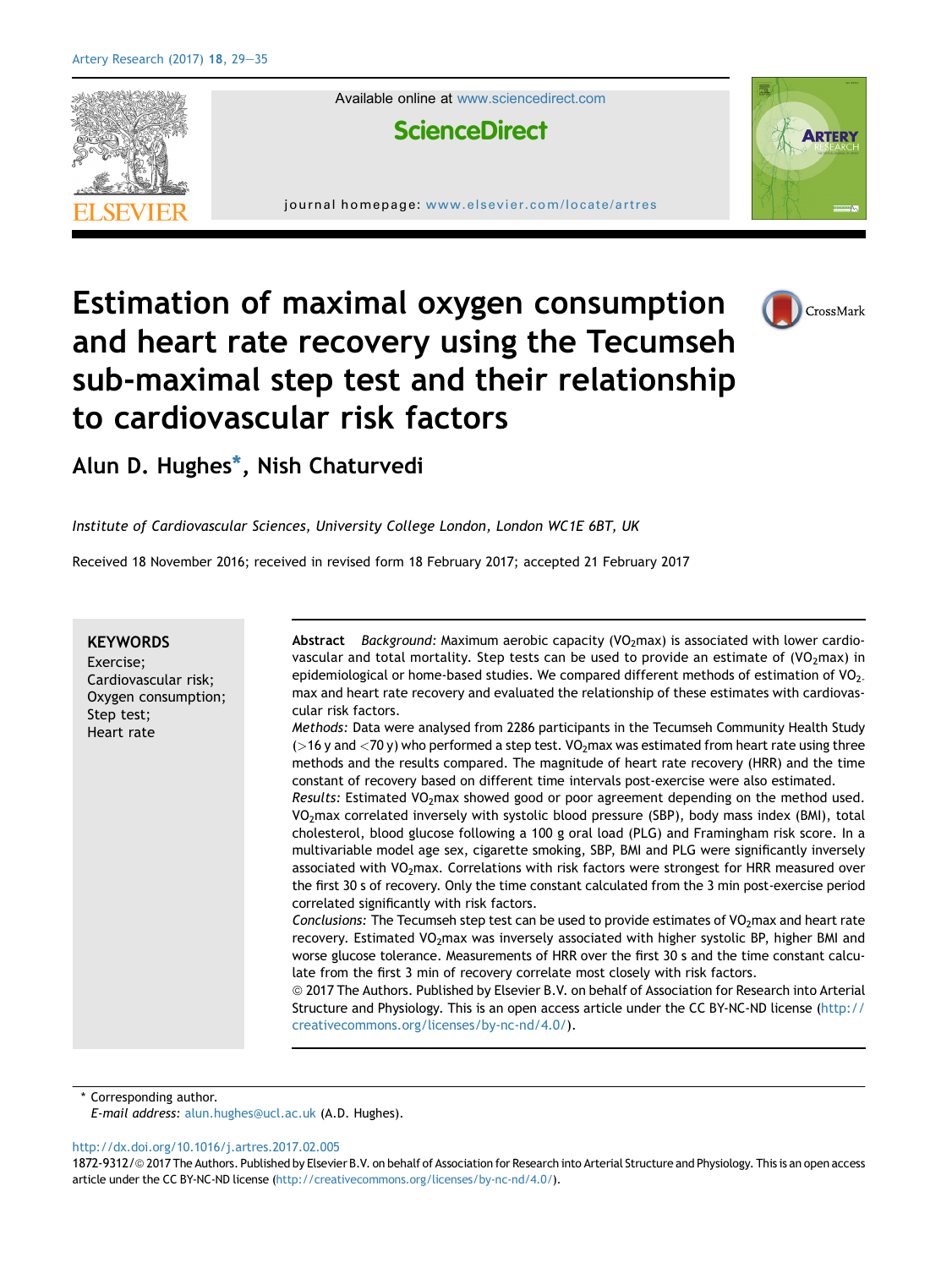# <span id="page-1-0"></span>Introduction

A higher level of cardiorespiratory fitness, assessed as maximum aerobic capacity ( $VO<sub>2</sub>$ max), is associated with lower cardiovascular and total mortality.<sup>[1](#page-6-0)</sup> However direct measurement of peak oxygen consumption by incremental exercise is time consuming, requires appropriate expertise, and is not entirely without risk.<sup>[2](#page-6-0)</sup> Step testing combined with measurement of heart rate is a convenient, safe and inexpensive submaximal test from which  $VO<sub>2</sub>$ max can be estimated with acceptable accuracy<sup>3-[6](#page-6-0)</sup> and precision.<sup>[7,8](#page-6-0)</sup> Step tests are particularly appropriate for epidemiological work or studies in the home since steps are easily trans-portable and stepping technique requires little practice.<sup>[9](#page-6-0)</sup>

However, previously validated equations are test specific, with uncertain transferability to other step tests. Further, most currently validated tests have limitations which reduce applicability. For example, the height of the step employed by McArdle et al. $8$  is 40 cm, while the Canadian Home Fitness Step Test is an incremental test with two 20 cm steps. These can be challenging tests for an older population, resulting in poor compliance, and multiple steps are cumbersome for home visits. The Tecumseh step test offers advantages in that it is a 3 min step test which employs a single step with a comparatively low height (20 cm) to ensure that measurement of aerobic capacity is not limited by local muscle fatigue.<sup>10,11</sup> It has been used successfully in children and adults<sup>[10,11](#page-6-0)</sup>; however, information regarding estimation of  $VO<sub>2</sub>$ max using this test is limited<sup>12</sup> and the relationship of VO<sub>2</sub>max estimated by this test to cardiovascular risk factors has not been described. In addition, the rate and extent of heart rate recovery following exercise has been proposed as an indicator of autonomic function<sup>[13](#page-6-0)</sup> and physical fitness<sup>[14](#page-6-0)</sup> and has also been reported to predict future cardiovascular disease and all-cause mortality.<sup>[15](#page-6-0)</sup>

The aim of this study was to compare available equations estimating  $VO<sub>2</sub>$ max in the Tecumseh study against a validated equation, to determine heart rate recovery, to evaluate the relationship of these estimates with cardiovascular (CVD) risk factors, and to assess the feasibility of estimation of  $VO<sub>2</sub>$ max and measures of heart rate recovery based only on 2 post-exercise measurements of heart rate (30 s and 3 min post-exercise).

#### Methods

#### Sample

The Tecumseh Community Health Study was a longitudinal study of individuals living in Tecumseh, Michigan which commenced in 1957 when all 8800 residents of the 2400 households in Tecumseh were canvassed. Data used in this study were collected over the years 1959-1969 (Round I: 1959-1960, Round II: 1962-1965, and Round III: 1967-1969) and the study achieved a  $\sim$ 88% response rate.<sup>[16](#page-6-0)</sup> In each of three rounds of data collection interviews and medical examinations were conducted with remaining and new household residents, yielding a total of 11,563 persons who were examined at least once and 4312 who were examined during all three rounds.<sup>[17](#page-6-0)</sup> The current work

is based on publically available data for those who undertook step tests in Round II.

#### Step test

For the purpose of this analysis, data were restricted to individuals >16 y and less than 70 y ( $n = 2286$ ; Table 1). Exclusion criteria for the step test were: known heart disease or stroke, acute severe respiratory infections, severe arthritis or other orthopaedic disabilities, severe hypertension ( $>170$  systolic and/or  $>110$  diastolic) and pregnancy.[10,11](#page-6-0) Approximately 84% of study participants in Round II undertook the step test. The step test was administered in an air-conditioned room (22-24  $\degree$ C) and consisted of stepping onto an 20 cm (8 inch) bench for 3 min at a rate of 24 steps per min using a metronome. This corresponds to  $\sim$  5 times the rate of resting energy metabolism ( $\sim$  5METS). Heart rates were measured by ECG while the subject was sitting and standing before exercise, during exercise, and at 0.5 1, 2, 3 and 5 min after exercise while the subject was sitting.

| Sample demographics and average results.<br>Table 1 |              |             |           |  |  |  |
|-----------------------------------------------------|--------------|-------------|-----------|--|--|--|
| Variable                                            | N            | Mean        | <b>SD</b> |  |  |  |
| Age, y                                              | 2286         | 35.7        | 12.0      |  |  |  |
| Male, $N$ $(\%)$                                    | 1086         | 48%         |           |  |  |  |
| Height, cm                                          | 2268         | 168.0       | 9.0       |  |  |  |
| Weight, kg                                          | 2349         | 69.2        | 13.4      |  |  |  |
| Body mass index, $kg/m2$                            | 2205         | 24.6        | 3.6       |  |  |  |
| Post-load glucose, mg/dl                            | 2136         | 132.2       | 39.6      |  |  |  |
| Systolic blood pressure,                            | 2189         | 129.9       | 15.4      |  |  |  |
| mmHg                                                |              |             |           |  |  |  |
| Diastolic blood pressure,<br>mmHg                   | 2101         | 85.1        | 10.6      |  |  |  |
| Total cholesterol, mg/dl                            | 2235         | 214.1       | 44.4      |  |  |  |
| Cigarette smoker,                                   | 944/1080/246 | 42%/48%/11% |           |  |  |  |
| non/current/ex                                      |              |             |           |  |  |  |
| VO <sub>2</sub> max(M)                              | 2286         | 2.33        | 0.66      |  |  |  |
| VO <sub>2</sub> max(S)                              | 2286         | 2.79        | 0.65      |  |  |  |
| VO <sub>2</sub> max(AVD)                            | 2237         | 2.35        | 0.48      |  |  |  |
| HRR30, bpm                                          | 2230         | 25.3        | 9.2       |  |  |  |
| HRR1, bpm                                           | 1600         | 36.6        | 11.2      |  |  |  |
| HRR2, bpm                                           | 1609         | 41.7        | 11.8      |  |  |  |
| HRR3, bpm                                           | 1604         | 42.7        | 11.3      |  |  |  |
| HRRh3, bpm                                          | 1621         | 17.8        | 8.3       |  |  |  |
| $tc0-3$ , s                                         | 1564         | 53.7        | 1.6       |  |  |  |
| tc <sub>h3</sub> , s                                | 1621         | 53.5        | 2.6       |  |  |  |

Abbreviations: HRR30, heart rate recovery at 30 s; HRR1, heart rate recovery at 1 min; HRR2, heart rate recovery at 2 min; HRR3, heart rate recovery at 3 min; HRRh3, heart rate recovery between 30 s and 3 min; SD, standard deviation;  $tc<sub>0-3</sub>$ , time constant of heart rate recovery over  $0-3$  min post exercise; tc<sub>h3</sub>, time constant of heart rate recovery estimated from heart rate at 30 s and 3 min;  $VO<sub>2</sub>max(M)$ , estimated maximal oxygen consumption using Milligan equation; VO<sub>2</sub>max(S), estimated maximal oxygen consumption using Sharkey equation;  $VO<sub>2</sub>m$ ax(AVD), estimated maximal oxygen consumption using Astrand/Van Dobeln equations. Missing variables account for the different N's. Post-load glucose values were restricted to those receiving 100 g glucose.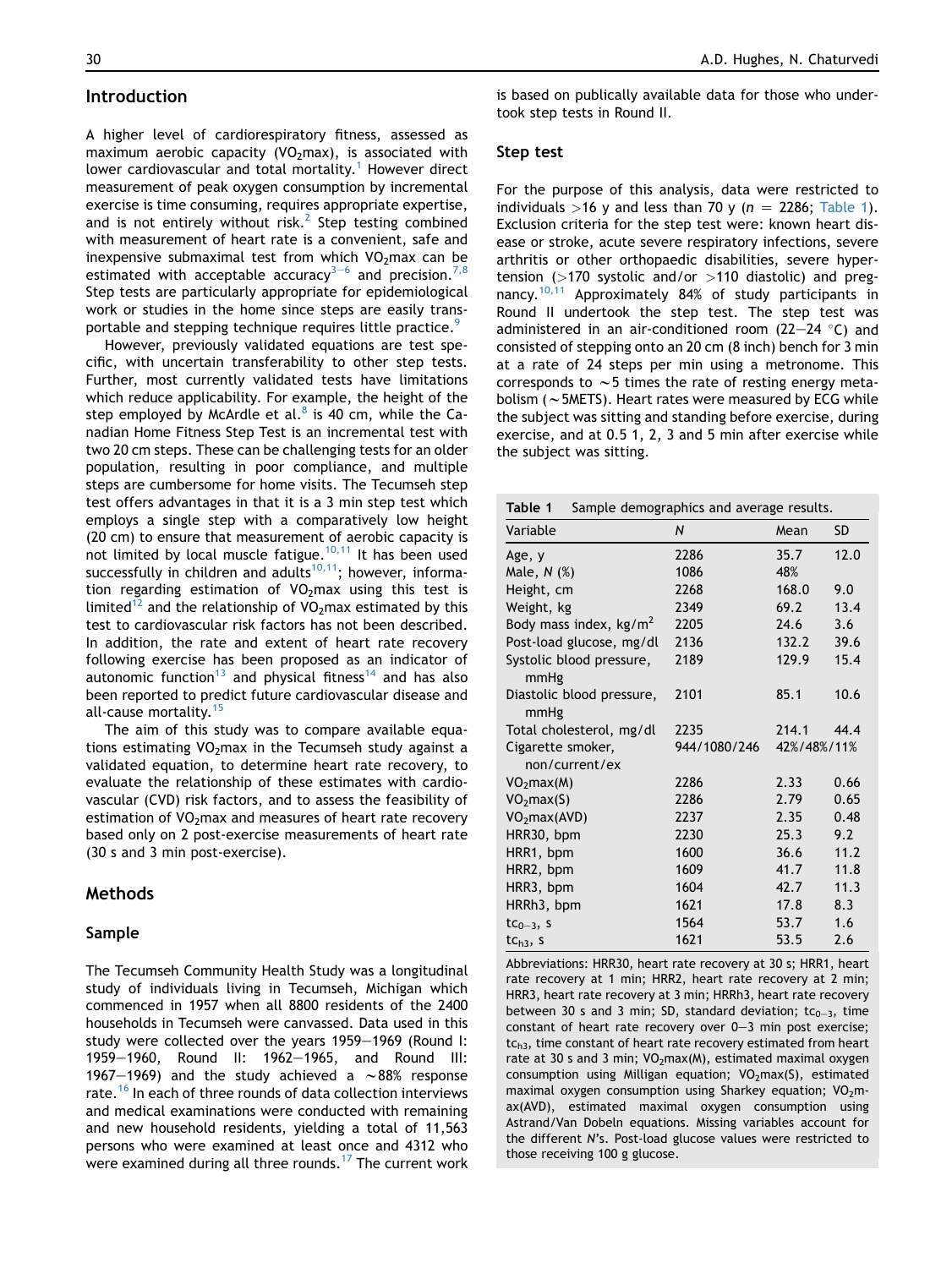#### Other measurements

Participants completed a questionnaire and measurements of height, weight, blood pressure, and blood glucose following a 100 g load (post load glucose (PLG)) and total cholesterol (TC) was performed as previously described.<sup>[10,11,18](#page-6-0)</sup> Sitting blood pressure was measured in the right arm by a trained technician using a sphygmomanometer.

# Calculation of  $VO<sub>2</sub>$ max using submaximal exercise data

An equation relating heart rate following the Tecumseh step test to directly measured peak oxygen consumption (ml/min/kg) based on 100 individuals (52 males, age 18–58 y) was recently reported by Milligan (VO<sub>2</sub>max(M))<sup>[12](#page-6-0)</sup>:

$$
VO_{2}max(M) [ml min^{-1} kg^{-1}] = 84.687 - 0.722 \cdot HR_{post} [bpm] - 0.383 \cdot age [y]
$$

where  $HR_{post}$  is heart rate 30 s following exercise.

Estimates from this validated equation were compared with peak oxygen consumption (ml/min/kg) estimated by the Astrand/Van Dobeln (AVD) equations:

#### Heart rate recovery

 $HRR^{13}$  $HRR^{13}$  $HRR^{13}$  was calculated as the difference between heart rate at the end of exercise and post-exercise recovery heart rate at 30 s (HRR30), 1 min (HRR1), 2 min (HRR2) and 3 min (HRR3). The difference between heart rate at 30 s after exercise and 3 min following the end of exercise (HRRh3) was also calculated. The time constants of the rate of decline in heart rate following cessation of exercise was also calculated by fitting an exponential function of the form

$$
HR(t) = a \cdot e^{-kt} + c
$$

where  $HR(t)$  is heart rate at time, t, k is the rate constant and  $a$  and  $c$  are constants. The time constant was estimated as 1/k. Time constants were estimated from data collected over the period 0 (end-exercise) to 3 min  $(t_{0-3})$  and using heart rate measured at 30 s and 3 min  $(t_{h3})$ .

#### **Statistics**

All statistical analysis was conducted using Stata SE 14.2. Continuous data were summarized as mean (SD) of N observations, categorical data as N (%). Method comparison was performed using Bland Altman analysis; mean difference and

(Men) VO<sub>2</sub>max(AVD) = 1.29 · 
$$
\sqrt{\frac{\text{Load [kg m min}^{-1}]}{\text{Exercise heart rate [bpm]} - 60}} \cdot e^{-0.0088}
$$
 (2)  
\n(Women) VO<sub>2</sub>max(AVD) = 1.18 ·  $\sqrt{\frac{\text{Load [kg m min}^{-1}]}{\text{Exercise heart rate [bpm]} - 60}} \cdot e^{-0.0090}$  (3)

 $(1)$ 

where exercise heart rate was the average of the heart rate at 2 min 30 s and 3 min after initiation of exercise. The paper by Van Dobeln et al. $^6$  $^6$  only gives parameters for men, so the parameters for women were derived from the data for women given by Astrand.<sup>[5](#page-6-0)</sup>

A further comparison was made with estimates calculated using the equation by Sharkey cited in Refs. [3,4](#page-6-0) which estimates peak oxygen consumption (l/min) as:

$$
(\text{Men})\ \text{VO}_2\text{max}(S) = 3.744 \cdot \left(\frac{\text{weight [kg]} + 5}{\text{max pulse [bpm]} - 62}\right) \tag{4}
$$

$$
\text{(Women)}\ \ \text{VO}_2\text{max}(S) = 3.750 \cdot \left(\frac{\text{weight [kg]}-3}{\text{max pulse [bpm]}-65}\right) \tag{5}
$$

where

(Men) max pulse $=64.83 + 0.662$  post

$$
-\text{exercise heart rate [bpm]} \tag{6}
$$

(Women) max pulse $=51.33 + 0.750$  post

 $-$  exercise heart rate  $|bpm|$  (7)

For the purposes of this comparison  $VO<sub>2</sub>max(M)$  calculated by the Milligan equation was multiplied by weight [kg]/1000 to estimate peak oxygen consumption in l/min.

limits of agreement (d[LOA]) in addition to Lin's concordance coefficient,  $\rho$  (asymptotic 95% confidence interval) were used as summary measures of agreement. Correlation and multiple linear regression was performed to examine bivariate correlations between  $VO<sub>2</sub>max(M)$  or measures of heart rate recovery with cardiovascular risk factors (systolic blood pressure (SBP), BMI, PLG and TC). Further multivariable regression was also undertaken: in these models age, sex, education grade, alcohol intake and cigarette smoking were included (chosen a priori) as possible confounders. Framingham 10-year cardiovascular risk score (FRS) was calcu-lated as previously described<sup>[19](#page-6-0)</sup> using Ariel Linden's Stata module Framingham [\(http://www.lindenconsulting.org/](http://www.lindenconsulting.org/stats.html) [stats.html](http://www.lindenconsulting.org/stats.html)); however, since high density lipoprotein cholesterol (HDL-C) was not measured in the Tecumseh study, HDL-C values for estimation of FRS were imputed based on age, sex and body mass index (BMI) using regression equations calculated from the Framingham Heart Study dataset. Statistical significance was assigned if  $P < 0.05$ .

#### Results

Demographic characteristics of the sample and results are shown in [Table 1.](#page-1-0) Mean age of participants was 35.7 (range  $16-69$  y and 48% were men).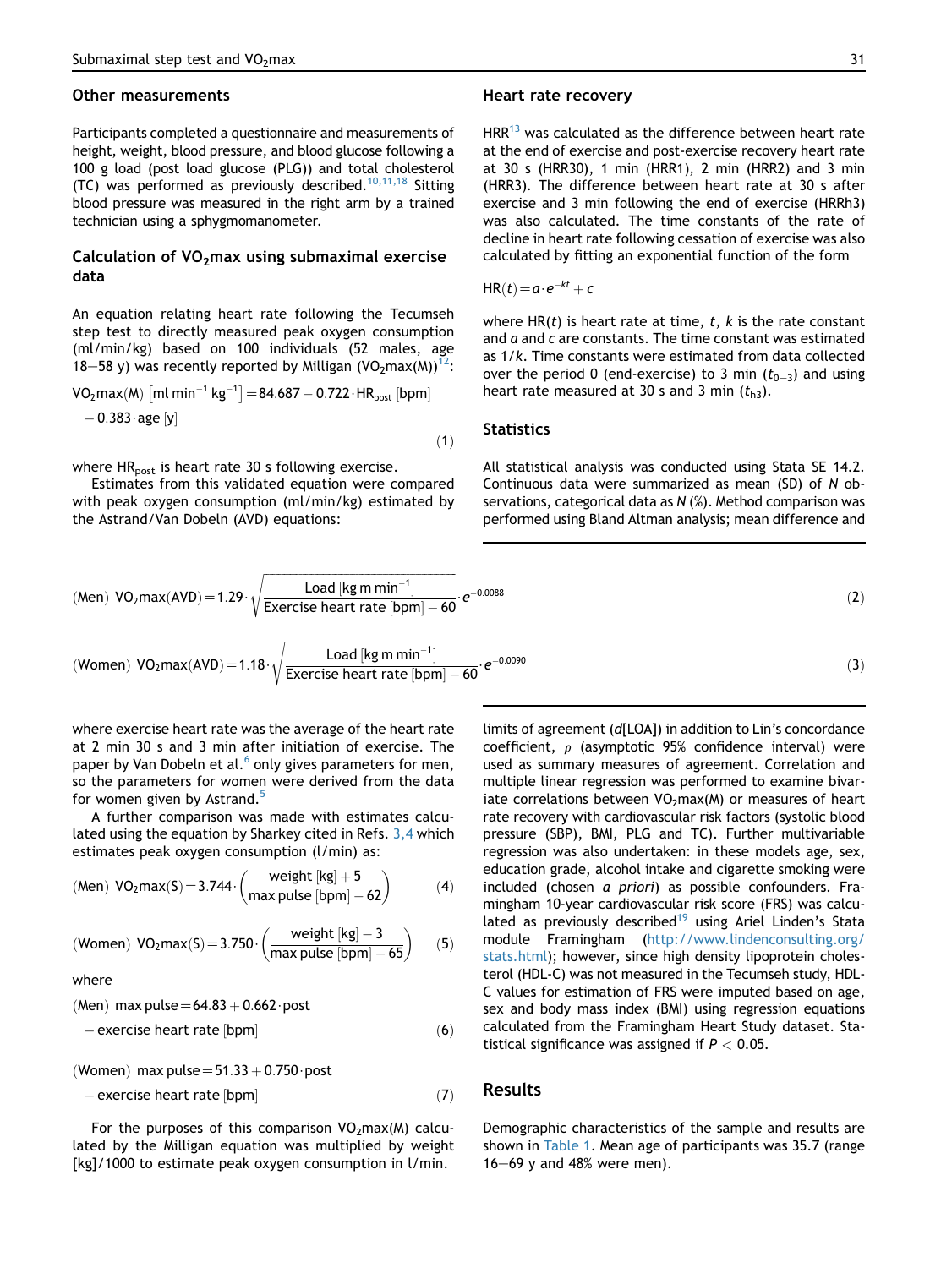#### Estimates of  $VO<sub>2</sub>$ max

Bland Altman plots of the estimates of  $VO<sub>2</sub>$ max by the different methods are shown in Fig. 1A and B.  $VO<sub>2</sub>max(M)$ and VO<sub>2</sub>max(AVD) ( $d = -0.7$  [-8.9, 7.5] ml/kg/min and  $\rho = 0.80$  (079, 0.81)) showed good agreement with no evidence of bias. Agreement between  $VO<sub>2</sub>max(M)$  and VO<sub>2</sub>max(S) (d = -0.46 [-2.02, 1.10] l/min and  $\rho = 0.21$ (0.17, 0.24)) was poor.

# Correlations and multivariable associations between estimated  $VO<sub>2</sub>$ max and risk factors

Correlations between  $VO<sub>2</sub>max(M)$  and CVD risk factors, including FRS, are shown in [Tables 2 and 3.](#page-4-0)  $VO<sub>2</sub>max(M)$  was significantly inversely correlated with each of the individual risk factors and showed a stronger inverse correlation with FRS. In a multivariable model including the same variables plus potential confounders (age sex, and cigarette smoking,



Mean of VO2max(M) and VO2max(S, L/min

Figure 1 Bland Altman plots for comparison of estimated maximum oxygen consumption using A) Milligan equation (VO<sub>2</sub>max(M)) vs. Astrand/Van Dobeln equations (VO<sub>2</sub>max(AVD)), B) Milligan equation (VO<sub>2</sub>max(M)) vs. Sharkey equation (VO<sub>2max</sub>(S)). Dashed line indicates the mean difference and the short dashed lines indicate the limits of agreement.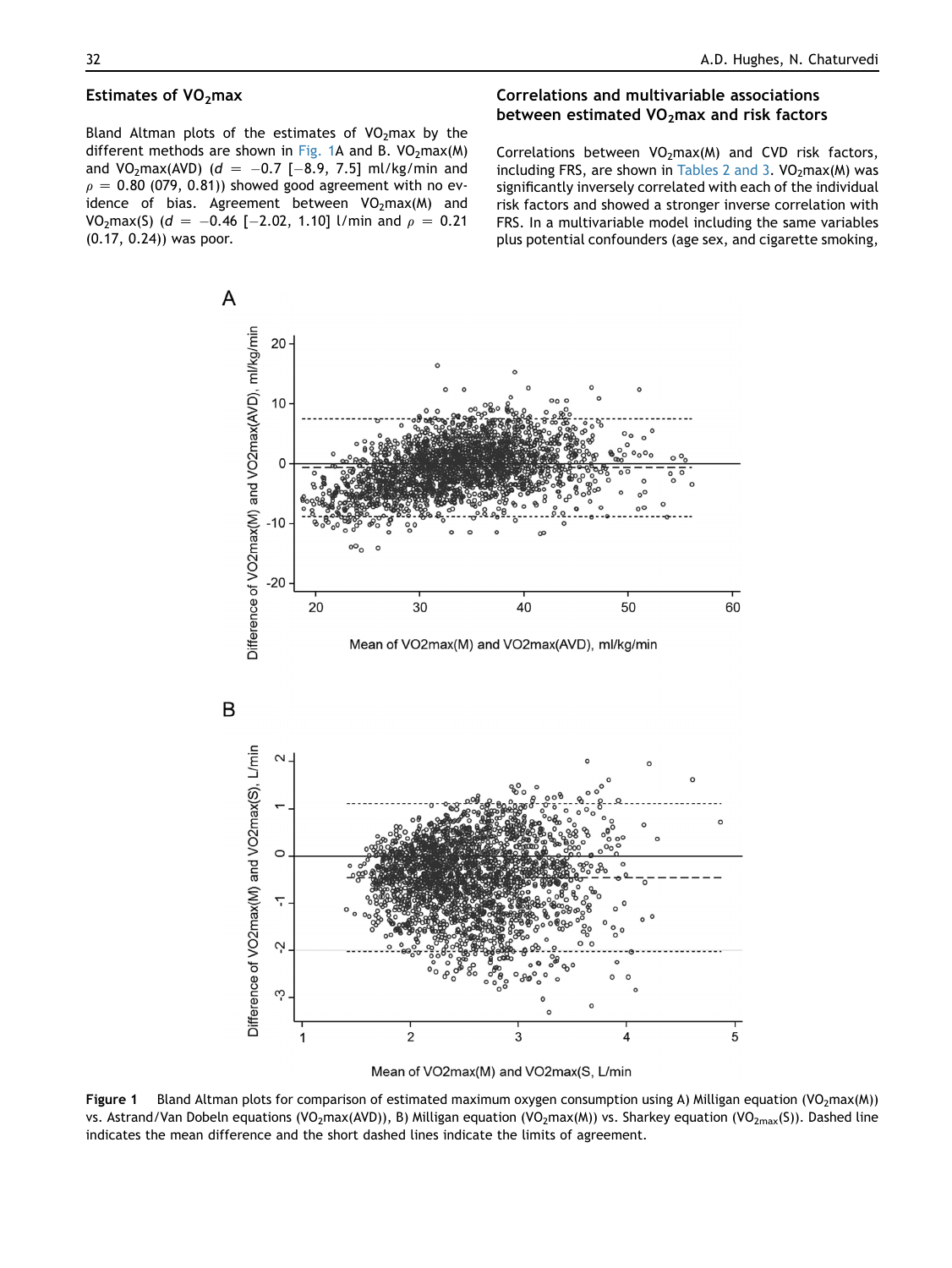<span id="page-4-0"></span>Table 2 Correlations between  $VO<sub>2</sub>max(M)$ , ml/min/kg and systolic blood pressure, body mass index, post-load glucose, total cholesterol and Framingham coronary heart disease risk score.

|                  | VO <sub>2</sub> max(M) | <b>SBP</b> | <b>BMI</b> | PLG  | TC   |
|------------------|------------------------|------------|------------|------|------|
| <b>SBP</b>       | $-0.24$                |            |            |      |      |
| <b>BMI</b>       | $-0.24$                | 0.36       |            |      |      |
| <b>PLG</b>       | $-0.27$                | 0.18       | 0.13       |      |      |
| TC.              | $-0.31$                | 0.19       | 0.25       | 0.15 |      |
| FRS <sup>a</sup> | $-0.52$                | 0.48       | 0.34       | 0.28 | 0.56 |

Abbreviations: BMI, body mass index; FRS, Framingham coronary heart disease risk score, PLG, post-load glucose; SBP, systolic blood pressure; TC, total cholesterol;  $VO<sub>2</sub>max(M)$ , estimated maximal oxygen consumption using Milligan equation. Data are Pearson's (or <sup>a</sup>Spearman's) correlation coefficients, values in bold indicate  $P < 0.001$ . All P values were calculated using a Bonferroni correction for multiple testing.

| <b>Table 3</b> A multivariate model of the association of |  |  |  |  |
|-----------------------------------------------------------|--|--|--|--|
| maximum oxygen consumption $(VO2max(M))$ with risk        |  |  |  |  |
| factors.                                                  |  |  |  |  |

|                                                                                                        | Beta<br>coefficient | Adjusted | $R$ -squared = 0.42 |            |  |  |
|--------------------------------------------------------------------------------------------------------|---------------------|----------|---------------------|------------|--|--|
|                                                                                                        |                     | 95% CI   |                     | P value    |  |  |
| Age, y                                                                                                 | $-0.4$              | $-0.4$   | $-0.3$              | ${<}0.001$ |  |  |
| Female sex                                                                                             | $-4.6$              | $-5.3$   | $-4.0$              | ${<}0.001$ |  |  |
| Smoking                                                                                                |                     |          |                     |            |  |  |
| Current                                                                                                | $-1.7$              | $-2.4$   | $-1.0$              | ${<}0.001$ |  |  |
| Ex                                                                                                     | $-0.5$              | $-1.5$   | 0.4                 | 0.3        |  |  |
| Alcohol, Oz/week                                                                                       | $-0.002$            | $-0.006$ | 0.002               | 0.3        |  |  |
| <b>Education grade</b>                                                                                 | $-0.1$              | $-0.3$   | 0.0                 | 0.1        |  |  |
| Systolic BP, mmHg                                                                                      | $-0.05$             | $-0.07$  | $-0.03$             | ${<}0.001$ |  |  |
| BMI, $\text{kg/m}^2$                                                                                   | $-0.26$             | $-0.35$  | $-0.17$             | ${<}0.001$ |  |  |
| Post-load glucose,<br>mg/dl                                                                            | $-0.01$             | $-0.02$  | $-0.01$             | ${<}0.001$ |  |  |
| Total cholesterol,<br>mg/dl                                                                            | $-0.004$            | $-0.011$ | 0.003               | 0.3        |  |  |
| Constant                                                                                               | 66.5                | 63.1     | 69.8                | ${<}0.001$ |  |  |
| Abbreviations: 95% CI, 95% confidence interval; BMI, body mass<br>index; SBP, systolic blood pressure. |                     |          |                     |            |  |  |

education grade and alcohol intake) SBP, BMI and PLG were significantly inversely associated with  $VO<sub>2</sub>max(M)$  in addition to the anticipated inverse relationships with age, sex and current smoking.

#### Correlation and agreement between estimates of HRR and time constants of heart rate recovery

Heart rates at rest, standing, and throughout exercise and recovery are shown in [Fig. 2](#page-5-0). Heart rate recovered to resting levels by  $\sim$  2–3 min. HRR30, HRR1, HRR2 and HRR3 were strongly correlated, however there was an inverse correlation between HRR30 and HRRh3, a weak correlation between HRR1 and HRRh3, and between HRRh3 and HRR2, and a moderate correlation between HRRh3 and HRR3 ([Table 4A](#page-5-0)). Agreement was good between  $t_{0-3}$  and  $t_{h3}$  $(d = 0.2$  [-3.0, 3.4];  $\rho = 0.72$  (0.70, 0.74)) and both time constants were closely positively correlated to one another and inversely correlated with HRR1, HRR2, HRR3 and HRRh3 ([Table 4](#page-5-0)A).

# Correlation between measures of heart rate recovery and CVD risk factors

HRR30, HRR1, HRR2 and HRR3 correlated inversely with SBP, BMI, PLG and total cholesterol ([Table 4](#page-5-0)B); correlations, although significant, were weak and tended to be stronger for HRR30 and progressively less strong for HRR1, HRR2 and HRR3. HRRh3 only correlated positively with BMI and not with other risk factors.  $t_{0-3}$  correlated positively, albeit weakly, with SBP and PLG whereas no significant correlations were observed between  $t_{h3}$  and CVD risk factors. Multivariate modelling showed that negative associations between age and magnitude of heart rate recovery at various times and higher heart rate recovery in women were fairly consistent across the different measures. Negative associations between current smoking or BMI and HRR30 were progressively attenuated in measurements based on longer durations (HRR1, HRR2 and HRR3), while the association between BMI and HRRh3 reversed to become positive (Supplementary Tables  $S1-55$ ). Similarly, in multivariable models, shorter time constants of heart rate recovery in women were observed using both  $t_{0-3}$  and  $t_{h3}$ . However, associations between current smoking, SBP and PLG and slower time of recovery, which were evident using  $t_{0-3}$ , were weaker and not significant for  $t_{h3}$  (Supplementary Tables S6 and S7).

# **Discussion**

This study demonstrates that estimates of  $VO<sub>2</sub>$ max derived from a Tecumseh step test, using a validated equation, agree closely with those estimated by the Astrand/Van Dobeln equations,  $5,6$  but considerably less well with estimates based on the equation formulated by Sharkey and used by Marley and Linnerud. $3$  The poorer agreement with this latter equation may result from its failure to account for age, since the relationship between heart rate and maximum oxygen consumption is known to decline with age.  $5,6,20$  The equation described by Milligan<sup>[12](#page-6-0)</sup> has the advantage that it has been validated against maximal exercise determinations of aerobic capacity, however its limitation is that it assumes the decline in  $VO<sub>2</sub>$  max with age is similar in both sexes. There is evidence that this is not the case $5,6,20$  and this is incorporated into the Astrand/Van Dobeln equations. Nevertheless, the relatively close agreement between  $VO<sub>2</sub>max(M)$  and  $VO<sub>2</sub>max(AVD)$  suggests that both these equations probably provide acceptable estimates of  $VO<sub>2</sub>$ max within the recognized limits of estimation of aerobic capacity by submaximal exercise. $21,22$ 

We further show that  $VO<sub>2</sub>$  max estimated by the validated Milligan equation is inversely correlated with systolic BP, BMI, higher glucose following a 100 g oral glucose load, serum cholesterol and FRS, a risk score that combines many of these individual risk factors and hence may account for risk factor clustering. In a multivariable model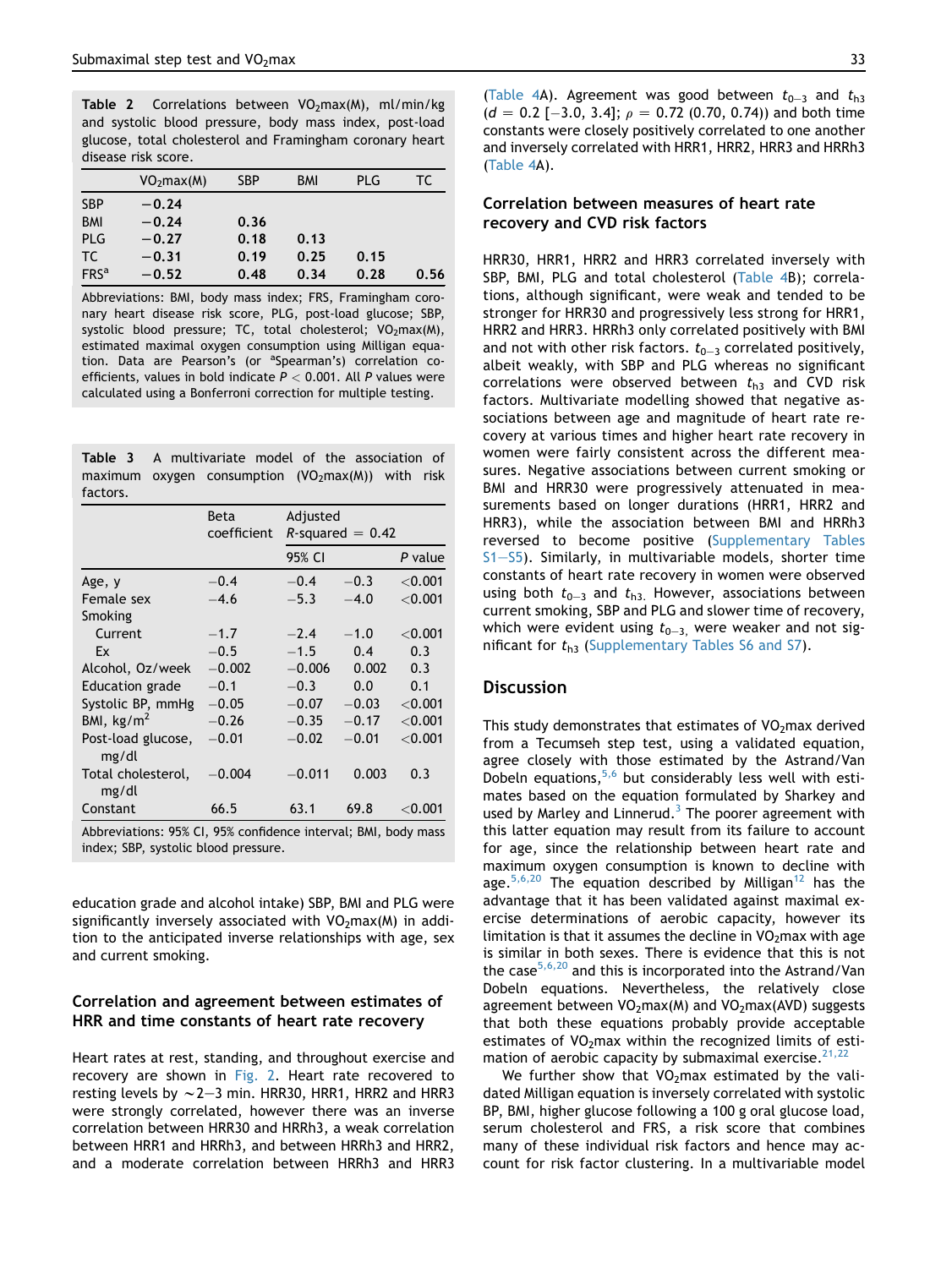<span id="page-5-0"></span>

Figure 2 Box plot of heart rate before, during and after exercise. Abbreviations: Sit, sitting; Stand, standing prior to exercise; Ex230, 2 min 30 s of exercise; Ex3, 3 min of exercise; Post30, 30 s post-exercise; Post1, 1 min post-exercise; Post2, 2 min postexercise; Post3, 3 min post-exercise; Post5, 5 min post-exercise.

| Table 4 A) Correlations between measures of heart rate   |  |  |  |
|----------------------------------------------------------|--|--|--|
| recovery. B) Correlations between measures of heart rate |  |  |  |
| recovery and risk factors.                               |  |  |  |

|                                                                                                                                                                                                                                                                                                                                                                                                                                                                                                                                                                                                                                                                                                                            | <b>HRR30</b>                                 | HRR1             | HRR <sub>2</sub> | HRR3    | HRRh <sub>3</sub>              | $tc_{0-3}$ |  |
|----------------------------------------------------------------------------------------------------------------------------------------------------------------------------------------------------------------------------------------------------------------------------------------------------------------------------------------------------------------------------------------------------------------------------------------------------------------------------------------------------------------------------------------------------------------------------------------------------------------------------------------------------------------------------------------------------------------------------|----------------------------------------------|------------------|------------------|---------|--------------------------------|------------|--|
| HRR1                                                                                                                                                                                                                                                                                                                                                                                                                                                                                                                                                                                                                                                                                                                       | 0.79                                         |                  |                  |         |                                |            |  |
| HRR <sub>2</sub>                                                                                                                                                                                                                                                                                                                                                                                                                                                                                                                                                                                                                                                                                                           | 0.71                                         | 0.82             |                  |         |                                |            |  |
| HRR3                                                                                                                                                                                                                                                                                                                                                                                                                                                                                                                                                                                                                                                                                                                       | 0.70                                         | 0.78             | 0.85             |         |                                |            |  |
| HRRh <sub>3</sub>                                                                                                                                                                                                                                                                                                                                                                                                                                                                                                                                                                                                                                                                                                          | $-0.17$                                      | 0.19             | 0.38             | 0.59    |                                |            |  |
| $tc_{0-3}$                                                                                                                                                                                                                                                                                                                                                                                                                                                                                                                                                                                                                                                                                                                 | $-0.48$                                      | $-0.61$          | $-0.79$          | $-0.86$ | $-0.64$                        |            |  |
| tc <sub>h3</sub>                                                                                                                                                                                                                                                                                                                                                                                                                                                                                                                                                                                                                                                                                                           | 0.05                                         | $-0.26$          | $-0.42$          | $-0.63$ | $-0.94$                        | 0.80       |  |
|                                                                                                                                                                                                                                                                                                                                                                                                                                                                                                                                                                                                                                                                                                                            | <b>HRR30</b><br>HRR1                         | HRR <sub>2</sub> | HRR3             |         | HRRh3 $tc0-3$ tc <sub>h3</sub> |            |  |
| <b>SBP</b>                                                                                                                                                                                                                                                                                                                                                                                                                                                                                                                                                                                                                                                                                                                 | $-0.18$ $-0.16$ $-0.14$ $-0.14$              |                  |                  | 0.02    | 0.13                           | 0.02       |  |
| <b>BMI</b>                                                                                                                                                                                                                                                                                                                                                                                                                                                                                                                                                                                                                                                                                                                 | $-0.18$ $-0.15$ $-0.10$ $-0.08$              |                  |                  | 0.11    | 0.05                           | $-0.08$    |  |
| <b>PLG</b>                                                                                                                                                                                                                                                                                                                                                                                                                                                                                                                                                                                                                                                                                                                 | $-0.14$ $-0.13$ $-0.12$ $-0.10$ <sup>a</sup> |                  |                  | 0.02    | 0.11                           | 0.02       |  |
| TC                                                                                                                                                                                                                                                                                                                                                                                                                                                                                                                                                                                                                                                                                                                         | $-0.20 -0.16 -0.14 -0.10$                    |                  |                  | 0.07    | 0.06                           | $-0.06$    |  |
| Abbreviations: BMI, body mass index; HRR30, heart rate re-<br>covery at 30 s; HRR1, heart rate recovery at 1 min; HRR2, heart<br>rate recovery at 2 min; HRR3, heart rate recovery at 3 min;<br>HRRh3, heart rate recovery between 30 s and 3 min; PLG, post-<br>load glucose; SBP, systolic blood pressure; TC, total cholesterol;<br>$tc0-3$ , time constant of heart rate recovery over 0-3 min post<br>exercise; $tch3$ , time constant of heart rate recovery estimated<br>from heart rate at 30 s and 3 min. Data are Pearson's correlation<br>coefficients, values in bold indicate $P < 0.001$ , except<br>$^{\circ}P$ < 0.01. All P values were calculated using a Bonferroni<br>correction for multiple testing. |                                              |                  |                  |         |                                |            |  |

incorporating the individual risk factors, systolic BP, BMI, higher glucose following a 100 g oral glucose load were independently associated with  $VO<sub>2</sub>max$ . Similar associations were seen with  $VO<sub>2</sub>$ max estimated using the Astrand/ Van Dobeln equations (data not shown). These findings are consistent with previous studies that used maximal exercise testing to determine  $VO<sub>2</sub>max, <sup>23,24</sup>$  $VO<sub>2</sub>max, <sup>23,24</sup>$  $VO<sub>2</sub>max, <sup>23,24</sup>$  and a study that used a submaximal step test, the Canadian Aerobic Fitness Test.<sup>[25](#page-6-0)</sup> In that study correlations between estimated VO2max and blood pressure, lipids, and BMI were of a similar magnitude to those reported here.

Estimates of HRR were reasonably correlated, except when it was calculated as the difference between heart rate at 30 s after exercise and 3 min following the end of exercise (HRRh3). This estimate only showed a moderate correlation with the other measures. The time constants of decline in heart rate after exercise correlated with one another more closely. The comparatively rapid decline in heart rate in the first minute of recovery is believed to be largely attributable to withdrawal of vagal tone, whereas the slower decline in heart rate over the subsequent  $2-4$  min is considered to reflect a combination of reduced vagal and sympathetic tone.<sup>[13](#page-6-0)</sup> Correlations between measures of heart rate recovery and CVD risk factors, although significant and in the anticipated direction were weak. Further, our data suggest that HRRh3 is not a useful measure of heart rate recovery. Similarly, although tc<sub>0-3</sub> and  $tc<sub>h3</sub>$  correlate quite closely with one another,  $tc<sub>h3</sub>$  appears to be too imprecise a measure of the time course of heart rate recovery to be particularly useful in identifying weak associations with risk factors.

Although only resting blood pressure was measured in this study, a possible additional utility of this step test is that it can be used to determine the blood pressure response to sub-maximal exercise. $26$  Blood pressure measured after moderate exercise of similar intensity to that used here has been shown to be associated with target organ damage $^{27}$  $^{27}$  $^{27}$  and to have prognostic significance inde-pendent of resting blood pressure.<sup>[28](#page-6-0)</sup>

This study has strengths and weaknesses: it uses data from a large community-based sample of men and women, with minimal exclusions except for safety considerations, and covers a large age range enhancing its generalizability. However, the data were collected in the 1960s and there are no corresponding direct measurements of  $VO<sub>2</sub>$ max available, and measurements of CVD risk factors are limited. The sample was almost exclusively White Americans and our observations cannot necessarily be extrapolated to other ethnic groups. The data are cross-sectional and therefore should not be interpreted as demonstrating causal links between factors.